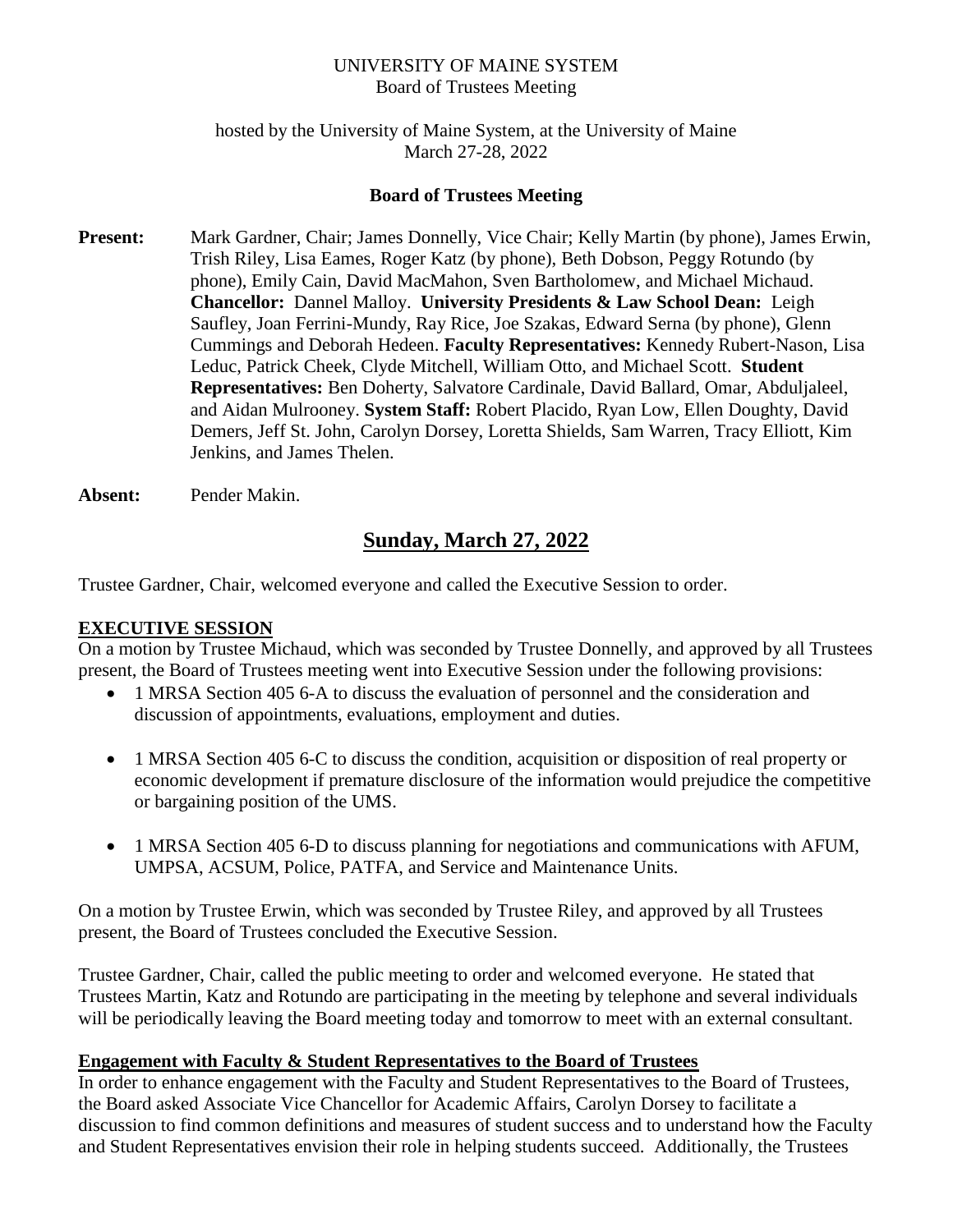plan to utilize this discussion to gain a better understanding of what kind of support is needed for the Faculty and Student Representatives, to help them create a culture of student success.

Prior to the meeting the Faculty and Student Representatives were provide the following discussion prompts:

- How should student success be defined (progression, retention, completion)?
- In your opinion, what is the greatest challenge our students face in achieving their academic goals?
- What do you see as the campus' role in helping students succeed? The faculty's role? The role of UMS?
- What is the greatest challenge in meeting students' needs and expectations?

The Faculty Representatives who were present for the discussion included Michael Scott, UM; Patrick Cheek, UMA; Clyde Mitchell, UMF; Kennedy Rubert-Nason, UMFK; William Otto, UMM; and Lisa Leduc, UMPI. The Student Representatives who were present for the discussion included Ben Doherty, UM; Salvatore Cardinale, UMA; David Ballard, UMF; Omar Abduljaleel, USM; and incoming Student Representative Aidan Mulrooney, UMF.

The Faculty and Student Representatives defined student success as:

- Students who have post-graduate employability.
- Students who are engaged and enjoy their UMS learning experience. Inside and outside of the classroom.
- Students who find the right pathway and attend higher learning institutions that remaining flexible as the student's needs and career path change over time.
- Students that have support to shape and meet their goals.
- Students that have ample peer and mentor level guidance for students.
- Students who are empowered and are able to advocate for themselves.
- Students that feel seen, included, and supported academically, socially, and emotionally.

The major themes that were discussed as barriers to student success and retention included lack of Diversity, Equity, & Inclusion (DEI) awareness and implementation throughout the System and campuses; lack of awareness and information about mental health support services offered for students, faculty, and staff; and an overall sense of lack of communication and collaboration with faculty and students across the System.

In preparation for continuing this discussion during the Board meeting on Monday, the Trustees posed the following questions for the Faculty & Student Representatives to consider prior to the discussion:

- 1. What in your opinion could the Trustees "do more of" or if you could offer them one take-away from the meeting, what would it be?
- 2. In consideration of the conversation around DEI, and discussions relating to the unique set of experiences each student brings to the university environment, what strategies would you recommend to keep them engaged?
- 3. As a Board, what can we provide you to assist in being able to meet students where they are in their educational journey?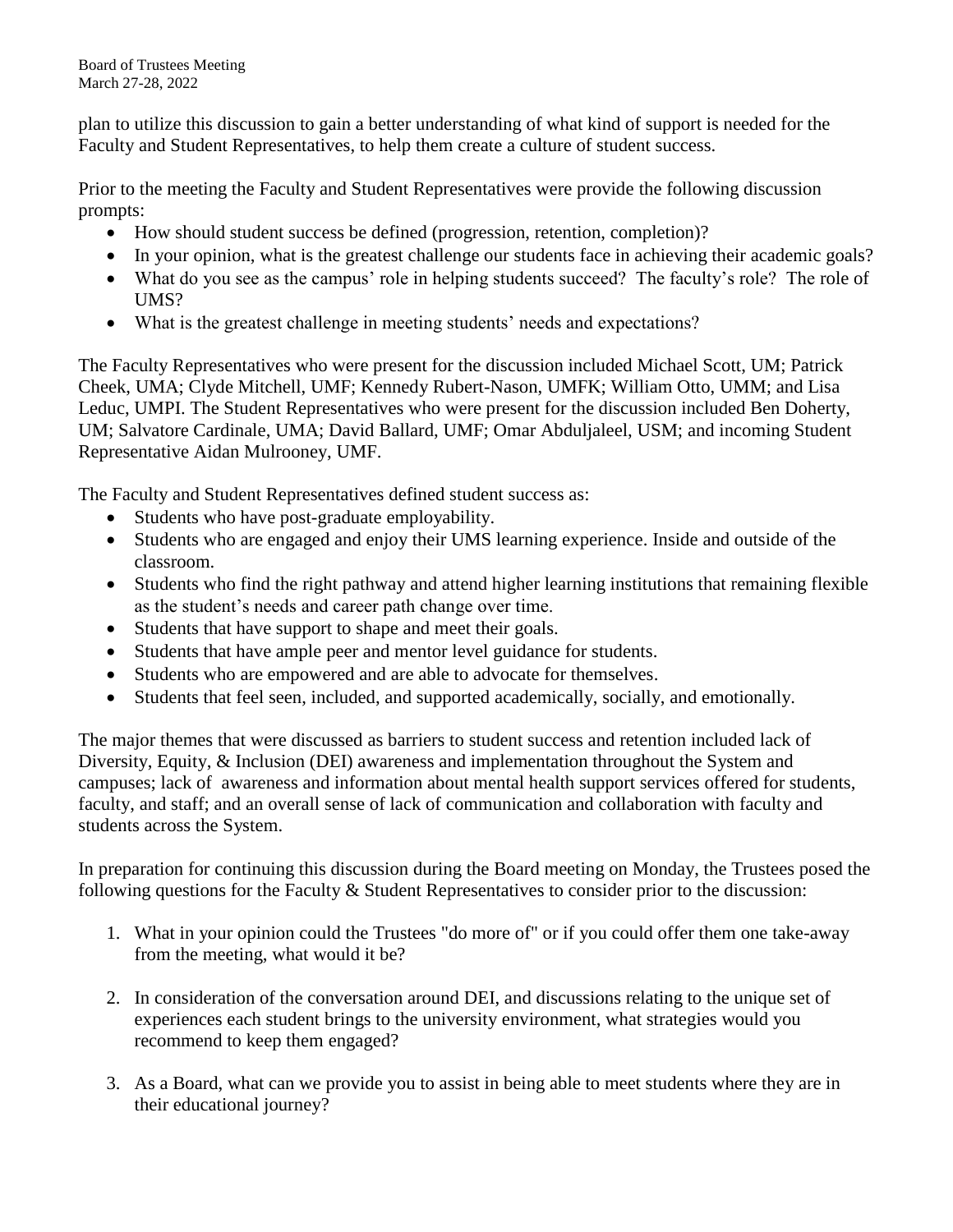4. How can we help ensure you are prepared for the student when they make a "crisis call"?

Associate Vice Chancellor Dorsey explained that the Trustees plan to discuss these questions with the Faculty and Student Representatives, along with System leadership and University Presidents at the Board meeting on Monday.

#### **UM Athletics Presentation on Student Success and Retention**

Vice Chancellor for Research and Innovation/UM President Joan-Ferrini-Mundy and UM Director of Athletics, Ken Ralph provided an overview of the University of Maine Athletics program. The UM Athletics program has 17 varsity sports all at the NCAA Division I level. There are 550 varsity athletes that represent 26 different nations. The UM varsity sports program includes nine women's sports and eight men's sports. UM is a full Member of America East for all sports other than hockey and football. Additionally, UM Athletics is an associate member of the Colonial Athletic Association for football and a full member of Hockey East for men's and women's hockey. The 2021 UM Field Hockey team won the regular season and post season America East Championship and made their first appearance in the NCAA Championship Tournament. Women's Basketball has won three conference championships since 2018 and the Football team won the 2018 CAA Championship and won multiple games in the NCAA Tournament advancing to the Final Four. In 2019, Track athlete James Olivier won the USA Track & Field U-20 Championship in the 800 meter and qualified for the Pan-Am Games. Mr. Ralph outlined some of the UM athletes' academic achievements. In Fall 2021, 15 of 17 programs achieved a GPA in excess of 3.0. Women's Basketball had the highest GPA among the women's teams with a 3.717 and Men's Ice Hockey had the highest GPA among the men's programs with a 3.684. For the 2020-21 academic year the Black Bears had the highest cumulative GPA for any school in the America East Conference. Additionally, Mr. Ralph provided an overview of the historic Harold Alfond Foundation (HAF) gift to UM Atheletics. The HAF gift is to be used entirely for capital expenditures and not for operating support and will move UM towards their goals regarding access, gender equity, community involvement, and competitive excellence. The first three projects are now in the construction document stage, with hopes to start work in Summer 2022.

# **Monday, March 28, 2022**

Trustee Gardner, Chair, reconvened the meeting and welcomed everyone. He stated that Trustees Martin, Katz and Rotundo are participating in the meeting by telephone.

### **CITIZEN COMMENT**

Citizen Comment is a time regularly set aside for comments from the public. The following individuals spoke during the Citizen Comment period:

Ryan O'Leary – Fossil fuel divestment Leo Rubin – Fossil fuel divestment Tamara Benson – Fossil fuel divestment Maxwell McDonough – Fossil fuel divestment Zoe Pavlik – Fossil fuel divestment Devon Jobe – Fossil fuel divestment Charles Cooper – Fossil fuel divestment Jessica Cleary-Reuning – Fossil fuel divestment Belu Katz – Fossil fuel divestment Ben Hacker – Fossil fuel divestment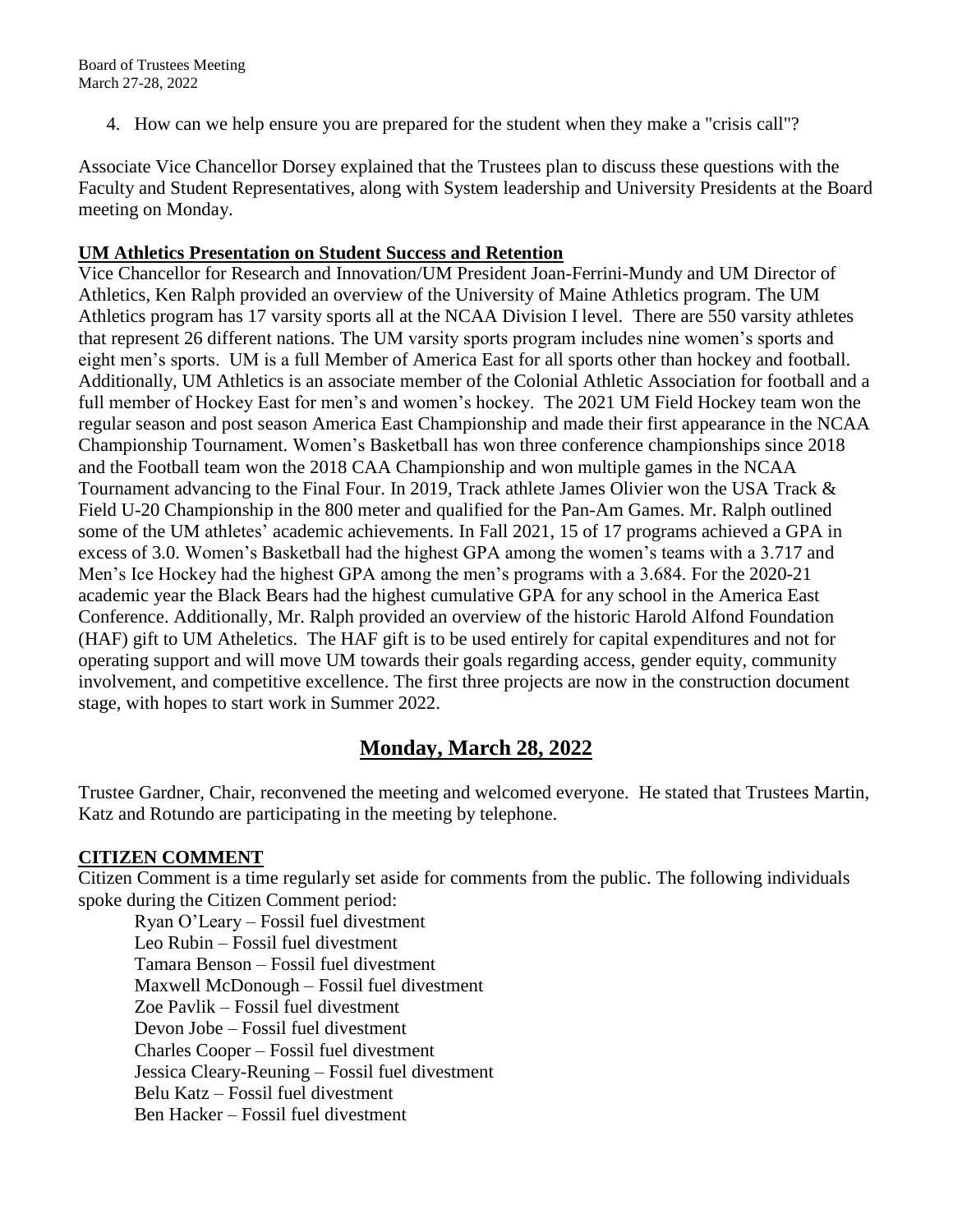### **CHAIR'S REPORT**

### Investment Committee Update

Trustee Kelly Martin, Chair of the Investment Committee, provided an update on the progress of the Investment Committee. The Investment Committee continues to do due diligence on expanding upon our current sustainable investment strategy. The Investment Committee had an educational session on February 9<sup>th</sup> to learn and share ideas on how to best accomplish this. Since this session, the Committee has had many divestment and ESG conversations incorporating the suggestions from the education session coupled with the guidance on sustainable investment opportunities from our external consultants all the while being mindful of our investment market limitations and keeping our fiduciary responsibilities front and center. It is the Investment Committee's expectation to hopefully have an investment statement at the May meeting. Trustee Martin thanked the students who spoke during citizen comment and commented that our future does matter.

### UMA Presidential Search Committee Update

Trustee Sven Bartholomew, Chair of the UMA Presidential Search Committee provided an updated on the Search Committee's progress. Trustee Bartholomew stated that the search committee has completed its work. The Committee recommended four final candidates to the Chancellor after hosting campus visits. The four candidates visited the Augusta campus, the Bangor campus and the Ellsworth Center. Each finalist held an open forum with faculty, students and staff. These forums were well attended. Each finalist also met with campus and System leadership, UMA Board of Visitors and the Bangor Advisory Committee and alumni officers. Chancellor Malloy met with each candidate. Everyone who participated in sessions with the candidates were encouraged to provide feedback through an on-line survey. These visits added to the rich information about candidates that the Committee gained through reviewing applications and conducting interviews. References and background checks have all been completed. After the campus visits, the Committee meet with Chancellor Malloy to present the strengths and concerns about the candidates. The Chancellor has made a recommendation to the Board of Trustees. The Board will be voting today to authorize the Chancellor to conclude negotiations of a contract with the selected candidate. Trustee Bartholomew thanked the members of the Search Committee for their work. It is a time-consuming process. The Search Committee worked very collaboratively. Many Committee members acted as hosts and served as escorts for the campus visits. The Committee received excellent support from Sandi Sullivan from the System Office and Joyce Blanchard and Renee Sherman from UMA. Trustee Bartholomew stated he enthusiastically supported the selected candidate and looked forward to working with the next president of the University of Maine at Augusta.

Authorizing Chancellor to Conclude Appointment of President, University of Maine at Augusta (UMA) Vice Chancellor for Strategic Initiatives and Chief Legal Officer explained that there is a public action item before the Board that authorizes the Chancellor to conclude negotiations and execute a contract with the selected candidate for the President of UMA. The name of the individual will not be disclosed until the contract has been finalized. Provided the Board approves the action being presented, there will be a public announcement of the candidate on April  $7<sup>th</sup>$ .

On a motion by Trustee Bartholomew, which was seconded by Trustee Dobson, and approved by all Trustees present, the Board of Trustees authorized Chancellor Malloy to conclude negotiations and execute a contract with the selected candidate to be the next President of the University of Maine at Augusta.

### USM Presidential Search Committee Update

Trustee James Erwin, Chair of the USM Presidential Search Committee provided an updated on the Search Committee's progress. The Committee, being assisted by consultants from Academic Search,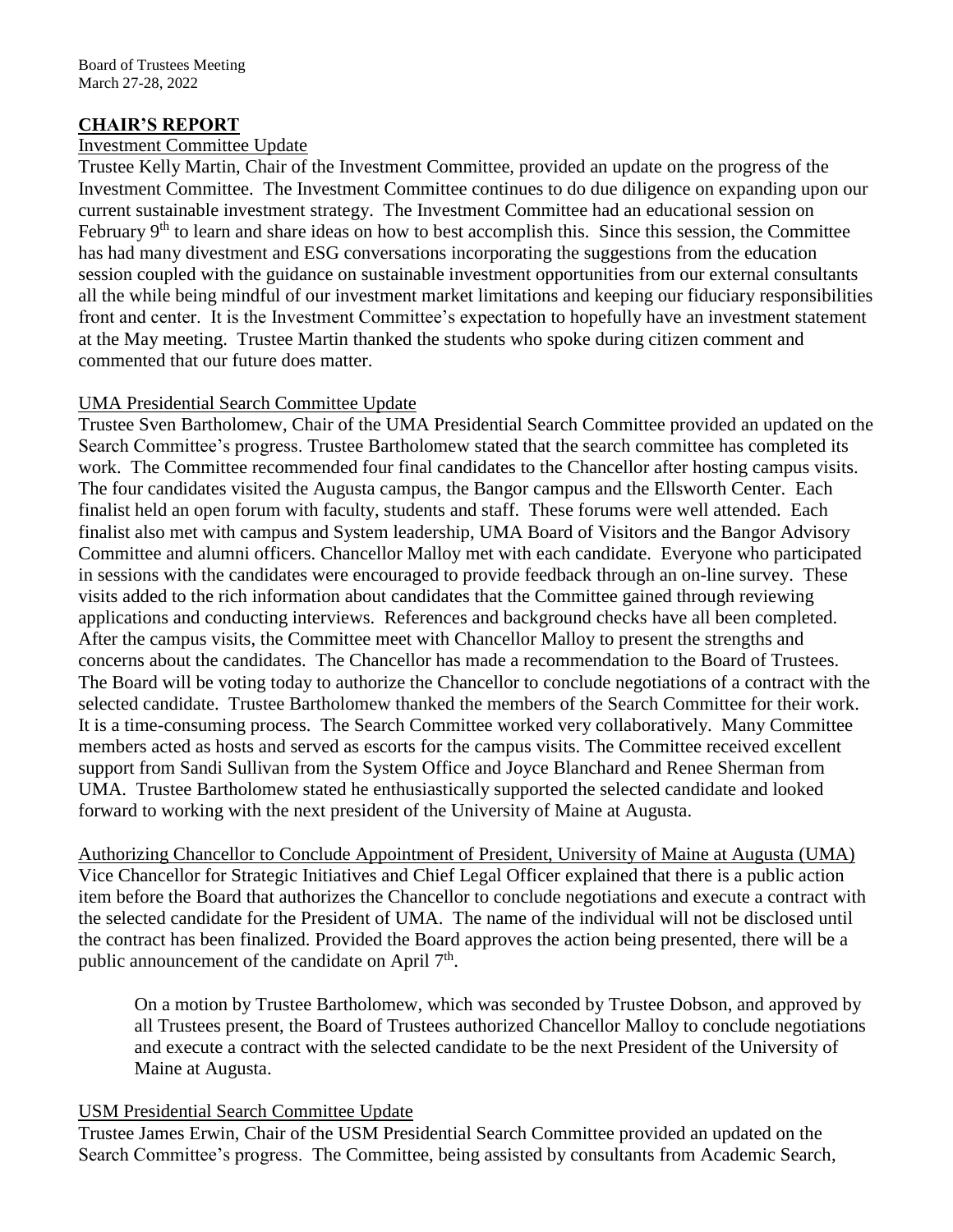have reviewed a strong pool of applicants and recommended four finalists to Chancellor Malloy. The Chancellor has considered the information that the Committee provided and approved the candidates. Two of the four candidates visited USM last week, the three candidates will visit next week and the fourth the following week. Campus visits will include forums for faculty, students and staff. Candidates will also meet with the Chancellor, campus and System leadership as well as community partners such as the Board of Visitors, USM Foundation Board and the Alumni Engagement Council. All who participate in the campus visits are encouraged to complete an on-line survey providing their comments for the Committee's consideration. The Committee anticipates being ready to report on a list of candidates with an assessment of strengths and weaknesses or concerns to Chancellor Malloy by mid-April. The Search Committee had worked hard to identify the candidates who best fit the needs of USM at this time and in the coming years. After reviewing all applicants and conducting preliminary interviews, the Committee believes it has identified strong candidates. The Committee looks forward to completing the process of campus visits and receiving feedback from all constituents who interact with the candidates. Trustee Erwin thanked all of the Committee members for their dedication to this important responsibility and also acknowledge the excellent support the Committee had received from the search consultants, Sandi Sullivan from the System Office and the USM staff – Steven Gregory, Julia Haltof and Dianne Knoop. Trustee Erwin also thanked Tracy Bigney, whose support for this search had been indispensable.

#### Establishment of the Trustee Nominating Committee

Chair Gardner explained that the Board of Trustees annually in May approves officers to serve one-year terms. Per Bylaw Section 3.2, the Board is not required to approve the appointment of members to the Committee for the Nomination of Officers. The Committee for Nomination of Officers shall nominate, from members of the Board, a Chair and Vice Chair to serve for the next fiscal year.

Chair Gardner thanked the following Trustees who will be the Nominating Committee which will bring a recommendation for Board Chair and Vice Chair for Board approval at the May Board meeting: David MacMahon as Chair, Lisa Eames and Michael Michaud.

#### Acknowledgement of Outgoing Student Representative to the Board

Chair Gardner stated that Eli Rubin would be mailed a certification of appreciation for his dedication and leadership as the Graduate Student Representative to the Board from the University of Southern Maine. Eli's term was May 2020 to May 2022. David Ballard was presented a certification of appreciation for his dedication and leadership as the Student Representative to the Board from the University of Maine at Augusta. David's term was January 2020 to March 2022.

#### Miscellaneous Items

Chair Gardner announced that Timothy Doak has resigned as a Trustee effective March 17, 2022 and the Board will be honoring Tim at a future meeting. The Board appreciates his dedication as a Trustee and the important perspective he brought to discussions due to his experience with the K-12 education system. Trustee Nomination hearings will be held virtually on March 30<sup>th</sup> for Donna Loring and Barbara Alexander and April 6<sup>th</sup> for Pat Flood.

#### **CHANCELLOR'S REPORT**

Chancellor Malloy stated he is pleased that the Board meeting could be held in-person and expressed appreciation for the on-going efforts to keep the campuses safe during the pandemic. As of last week, 3300 tests have been administered and a positivity rate of 1.1% which is substantially below the rate for the State of Maine. Because of the decline in positive cases, some of the covid restrictions have been eased. If the situation changes, we reserve the right to reevaluate the safety protocols. Chancellor Malloy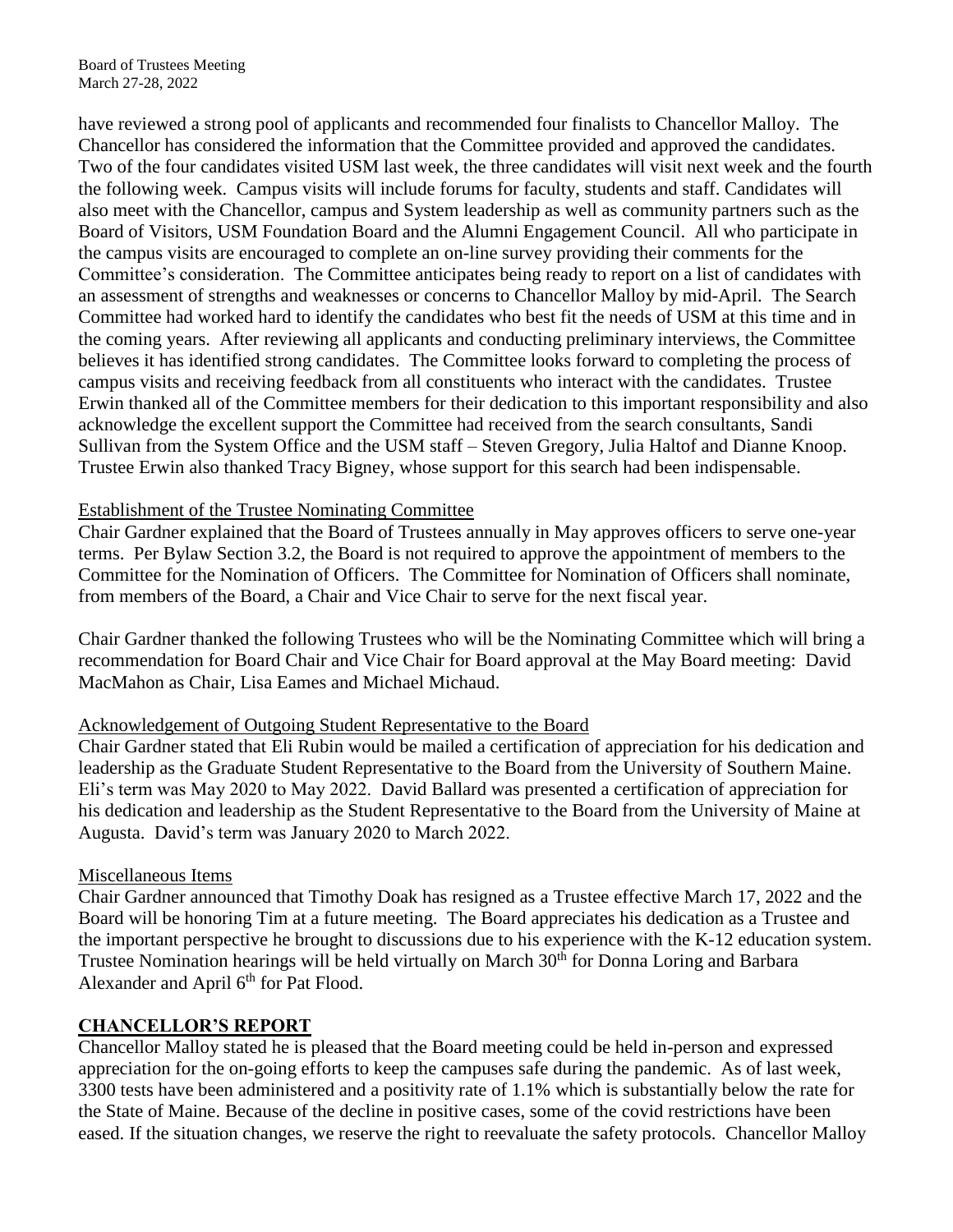thanked the faculty, staff, students and visitors who have been on campus for their compliance to the covid restrictions.

Chancellor Malloy thanked Chip Gavin, the UMS Chief General Services Officer for his dedication and service to the University of Maine System. Mr. Gavin will be leaving UMS to accept another position.

The budget review process has begun, and the Chancellor thanked Vice Chancellor Ryan Low and his team for their outstanding work in helping the universities prepare the budgets. The final budgets will be presented to the Board at the May Board meeting. The Board has been provided an update on the UMA and USM presidential searches and the Chancellor stated that he has had meetings with the UMF campus to prepare to fill their presidential vacancy. He is looking to fill that vacancy with an interim candidate, and he will have more to report to the Board soon.

### Human Resources Policy and Procedures Review Update

UMS Chief Human Resources Officer Loretta Shields provided an overview of the review of the Human Resources policies and procedures. The Human Resources Department is committed to being a business partner with all of the campuses, providing the best possible service and being consistent in administering the practices and policies. One of the areas of focus already underway is reviewing our hiring process. A Talent and Acquisition Division is being established that will be System-wide to share advertising expenses as well as sharing the applicant flow for the benefit of all of the campuses. The DEI initiative is also being developed to ensure we have a diverse pool of applicants for the hiring process. The Talent and Acquisition team will begin with a pilot at USM next month.

The standard operating procedures are being established for all HR partners which will ensure consistency and efficiently. Ms. Shields indicated she meets with the Human Resources leadership team every Monday to ensure everyone has consistent information.

### Legislative Update

Vice Chancellor Low provided a brief legislative update. He stated the three Trustee nominations are great candidates and he is looking forward to working with them. There are three pieces of the Governor's budget and change package that will impact UMS. The first is s \$7.5 million per year debt service appropriation to the System that will over the course of ten years will allow the System to net about \$68 million in infrastructure projects in addition to the various proposed being reviewed by the Finance, Facilities and Technology Committee. The advance of these debt service initiatives will become part of our base. The second initiative from the Governor is a one-time appropriate of \$8 million that will allow UMS to freeze in-state, undergraduate tuition for the FY2023 budget. This will be the seventh- or eighth-time tuition has been frozen over the last 10 to 12 years. The third initiative from the Governor is a \$3 million appropriation for the Maine Economic Improvement Fund (MEIF). This is the first increase to the MEIF for the past five to six years.

# **VICE CHANCELLOR FOR ACADEMIC AFFAIRS' UPDATE**

Vice Chancellor for Academic Affairs (VCAA) Dr. Robert Placido provided an update on the following Academic Affairs items:

### Faculty Spotlight

Dr. Juyoung Shim, Assistant Professor of Biology at the University of Maine at Augusta (UMA), provided a presentation on new programs and academic experiences she is currently developing, including the adoption of new Hyflex/Virtual courseware for laboratory courses, the launch of a new Toxicology and Aging laboratory at UMA, the development of a new online biochemistry course (Biology of Aging),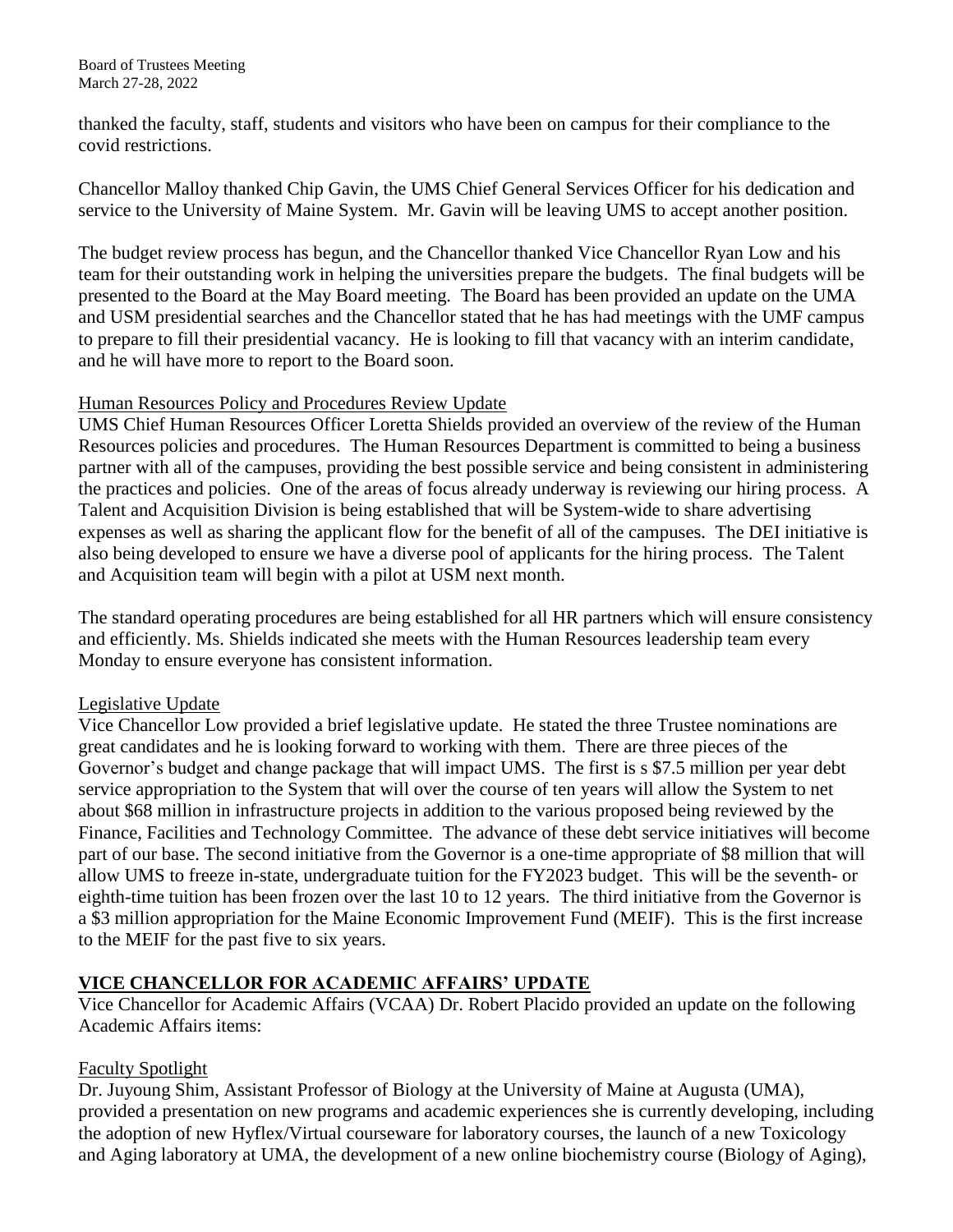and a collaborative research focused effort. Dr. Shim is originally from Korea and moved to Presque Isle where she resided for over 6 years. She immersed herself in rural Maine to adjust to the culture, language barriers and the northern Maine climate. She received her second bachelor's degree as a non-traditional learner from Bates College. This experience as a non-traditional learner has assisted her work at UMA.

The virtual or on-line based laboratory courses not only assisted during the pandemic but continues to provide flexibility for non-traditional students who work full-time and have family obligations. Many of the students are working in a clinical setting as a CNA or are veterans who could be deployed. The laboratory activities are based on spatial reasoning and 3D learning. The Hyflex hybrid laboratory course includes four in-person sessions on campus for dissections experience as well as skeleton and muscle models. The balance of the labs are developed as take-home lab kits or virtual simulations to allow students to perform the activities outside of the classroom. She has received very positive feedback from the students with this type of laboratory course.

#### Early College Presentation

UMS Director of Early College Amy Hubbard provided a brief update on UMS Early College 2020-21 enrollments, offer updates on university initiatives, and review the areas of focus for Early College planned for the coming year. The Early College headcount for 2021 was 4,767. Early College has increased even though there has not been an advertising campaign. In 2021 30.6% of the UMS Early College students following high school graduation enrolled at UMS. 19.4% of all Maine high school graduates enrolled in UMS the fall immediately following their high school graduation. The percentage of increase in credit hours by campus for FY2021-FY2022 are as follows: UMA 15%, UMF 66%, UMFK 21%, UMPI 17%, UMM 70%, UM 878% and USM 27%. The strategic priorities for Early College are establishment of the role of Early College in increasing aspirations and providing equitable college access; program structure and sustainability; student and program success; and partnerships and collaborations.

### Spring Enrollment Update

Vice Chancellor Placido provided an update on 2022 Spring enrollment and projections for 2022 Fall enrollment based on our current applications. The 2022 Spring UMS total credits hours were down 2% overall, graduate and law school credit hours were flat from last year, and in-state undergraduate credit hours were down 4.6%. Applications are up 2.2% for 2022 Fall; however, matriculations are down 21.9% compared to last year. These data are frequently updated on the UMS Dashboard at [https://public.tableau.com/app/profile/ums.academic.affairs.](https://public.tableau.com/app/profile/ums.academic.affairs)

### **VICE CHANCELLOR FOR RESEARCH AND INNOVATION REPORT**

Vice Chancellor for Research and Innovation (VCRI) Joan Ferrini-Mundy provided an update on UMS research and innovation initiatives and areas of focus for Spring 2022. Vice Chancellor Ferrini-Mundy discussed the System-wide implications from UM's R1 designation. UM has been working towards the R1 designation since 1998 with a goal of attainment by 2024. UM is delighted to have reached this important milestone by 2022. Maine does not attract businesses that have a research and development department so it is important for Maine's public higher education system to have the R1 designation which will assist with the growth of the Maine economy. Student are attracted to an entity that has this level of a research university. It can draw world-class faculty and researchers and increase federal grants, contracts and private investment in addition to the development of collaborative programs, center and institutes at other UMS universities. UM and UMS are the State's most promising resources for growing research and development as a percent of the gross domestic product.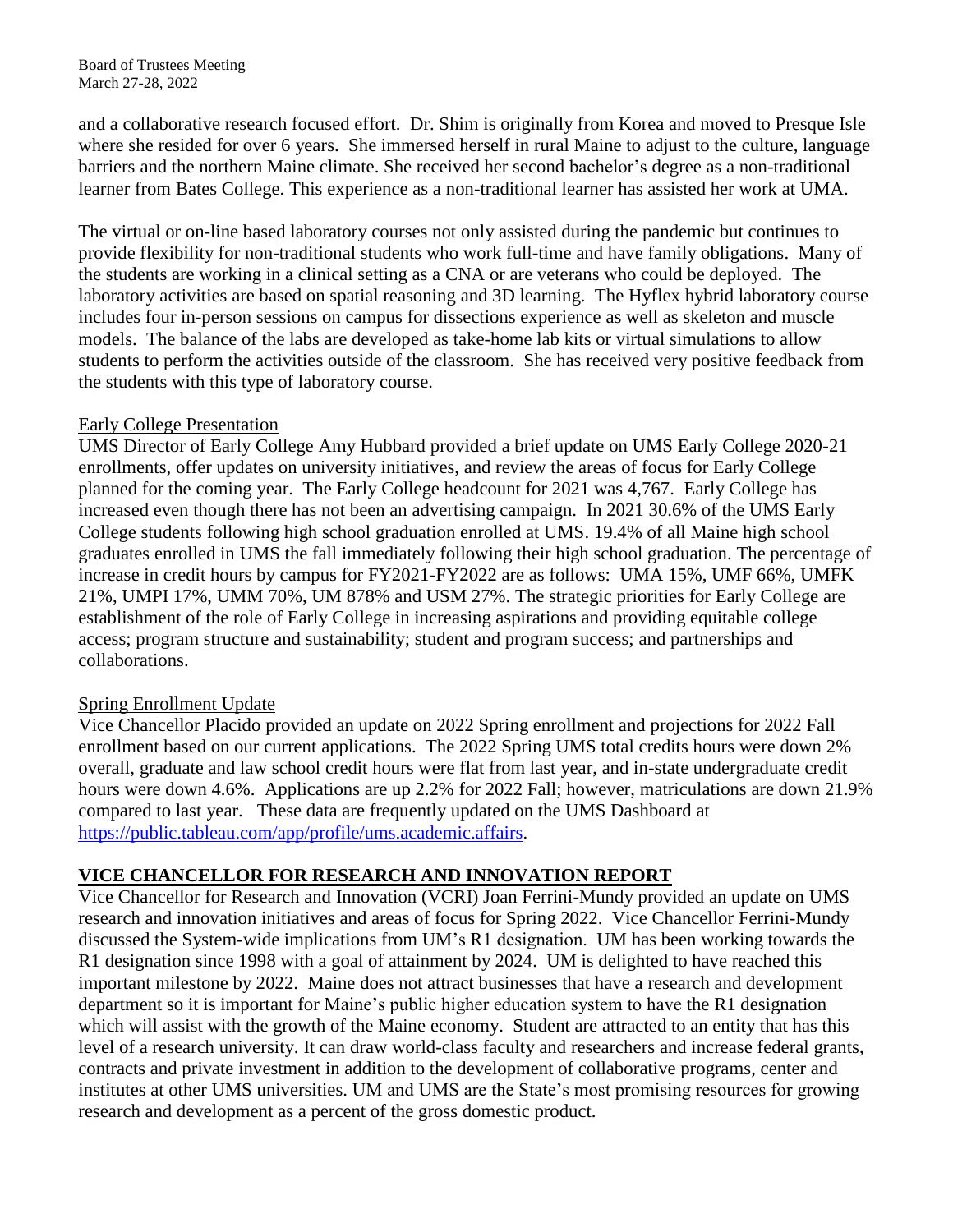The RI designation is based on the following elements which have mutual benefits for all of the campuses: collaboration on research and development expenditures in Science and Engineering, in non-Science and Engineering, the number for research and development staff with doctoral degrees, the number of STEM degrees awarded and the number of full-time faculty. She is currently working with the Presidents and the Law School Dean on expanding research and development System-wide.

The Trustees congratulated President Ferrini-Mundy for UMaine's designation as an R1 research institution. The Trustees asked if R1 status is determined on an annual basis and asked about what strategic initiatives were in the works to raise money for humanities programs as well as research and development (R&D) programs. President Ferrini-Mundy explained that the Carnegie Foundation for the Advancement of Teaching, which issues R1 status to universities, is in the process of moving from Indiana University to the American Council on Education (ACE). Currently, R1 status is evaluated on a 3-year basis; however, President Ferrini-Mundy believes that the frequency of status evaluation, along with several other processes will probably change with this move. President Ferrini-Mundy stated that there really is not a lot of federal funding available for humanities programs, but UM has recently developed a team that will be working on finding out what other philanthropic opportunities are available to fund and grow the humanities programs. UM is also engaged in several new and continuing fundraising campaigns for existing and future R&D programs.

Trustees also asked how UM is promoting its R1 status and leveraging the designation to increase enrollment. President Ferrini-Mundy stated that UM has many faculty members that have serious engagement with K-12 schools to start early on introducing them to UM and its many excellent academic programs. She also stated that the Research Learning Experience (RLE) program, which is funded through the HAF grant has been an exciting and innovative way to engage with first year college students and collect valuable data about how to reach high school seniors and meet them at their level.

#### **VICE CHANCELLOR FOR STRATEGIC INITIATIVES' REPORT**

The Board was provided with an update on the following UMS Strategic initiatives:

#### Strategic Planning Update

Vice Chancellor for Strategic Initiatives and Chief Legal Officer James Thelen provided a brief report on the UMS Strategic Planning process. Vice Chancellor Thelen stated that a team from Huron, the UMS Strategic Planning Consultant, will be joining the next Board of Trustees meeting in May 2022. The Huron presentation will provide an opportunity for Huron to discuss an overview of their findings and recommendations after meeting with System leadership, each university, UMS external stakeholders, and the Board's Ad Hoc Committee for Strategic Planning. Additionally, the Huron team will discuss the information they have gathered on the NECHE self-study that the System is preparing and provide feedback on how it has and can continue to help inform the visioning work and strategic planning that the System is working on currently. The Ad Hoc Committee on Strategic Planning asked that Huron and System leadership with researching and providing data on demographic trends, enrollment, access and affordability, and many other key metrics at the university, System, and State levels, to inform the ongoing UMS strategic planning process. A lot of work has been put into developing what the System is referring to as a Data Book, which will be accessible online and be a compilation of the various data points requested by the Trustees. The Data Book will be the grounding element used to develop the initial tenants of the strategic plan. In addition to meeting with the Ad Hoc Committee on Strategic Planning, Huron also meets virtually with the UMS President's Council and a small strategic planning working group consisting of half System staff and half campus level staff on a regular basis. The next big engagement opportunity for Huron is that they will be sending two of their team members to join the Chancellor and his team as the complete their Spring campus visits. This will give Huron and opportunity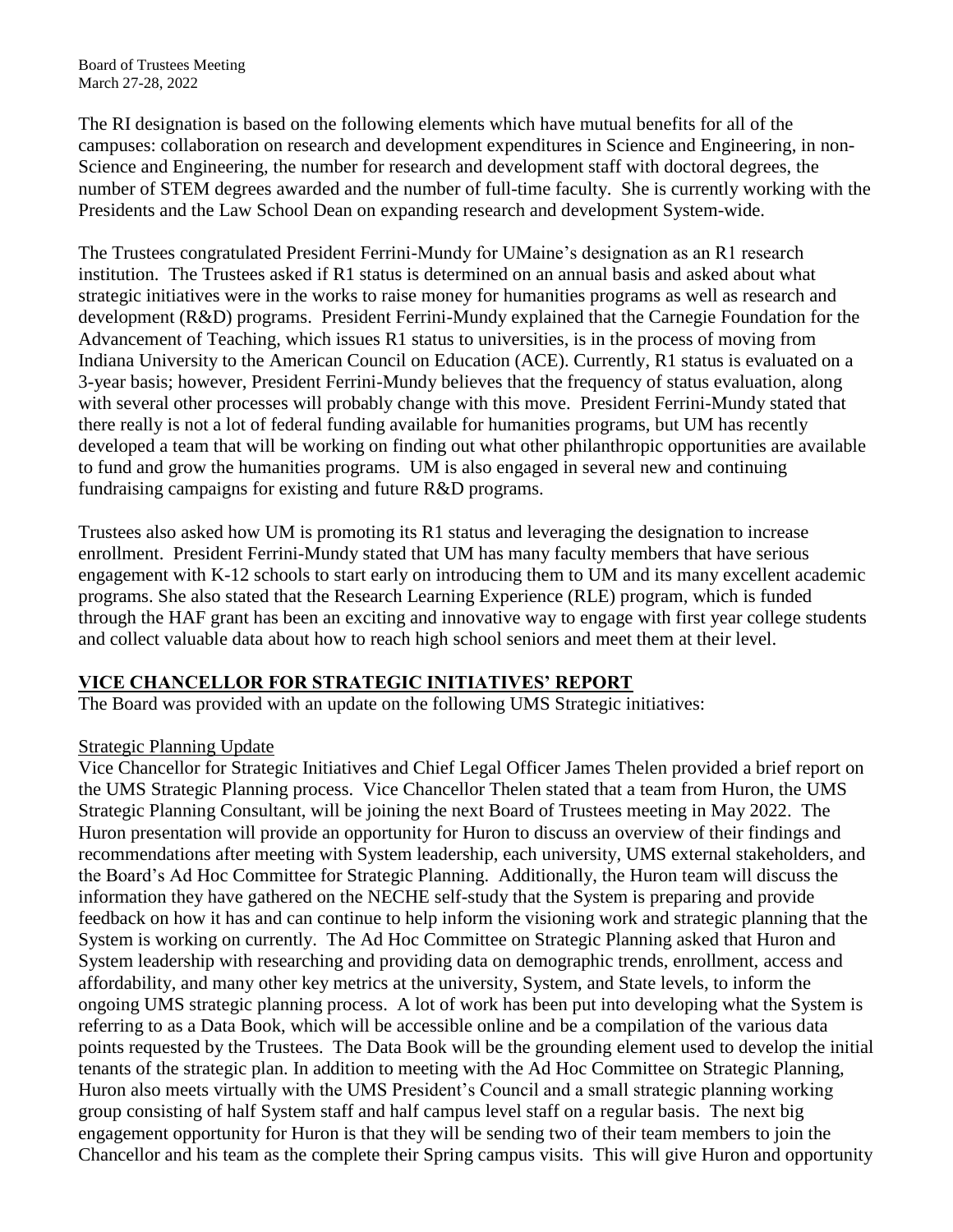to directly engage with campus faculty, staff and students, to gain a better perspective of each university's unique culture and needs. The information gathered during these visits will also be included in the May Board of Trustees discussion with Huron.

#### NECHE Self-Study

Associate Vice Chancellor for Accreditation and Strategic Initiatives Jeffrey St. John stated that the 3rd and final draft of the NECHE self-study is scheduled to be shared with the UMS community on Friday, May 13<sup>th</sup>. This final draft will include a 100-page narrative and two complete sets of data that are required by NECHE, which will include text, photos, charts, graphs, and appendices. The draft that will be shared on May 13th will be 95% complete and in the same format that will be shared with NECHE in the final version. The System opted for the date of May 13<sup>th</sup> to give faculty and staff one final chance to review the draft and submit any feedback before they are off for the Summer break. The self-study is on track to be submitted in final form to NECHE on June 15<sup>th</sup>. This will help NECHE to prepare for their evaluating visit in October 2022. By the end of this process, over 145 members of the UMS community will have contributed to the self-study in some way.

#### NECHE October 2022 Visit

NECHE has identified Dr. Ross Gittell, President of Bryant University in Smithfield, Rhode Island as the Chair of the visiting team that will be visiting UMS in October. UMS has arranged a preliminary meeting with Dr. Gittell in late May. He will be meeting with the Chancellor, President's Council and System staff to begin working out the planning and logistics for the October visit. By NECHE standard process the Chair of the visiting team dictates the schedule and agenda for the visit; however, UMS will be making a request that at least one member of the eight person team visit all of the UMS campuses, including the Maine Law School while they are here and that there is more than one open session for faculty members to meet with NECHE to give all campus faculty and as many opportunities to engage with NECHE as possible.

#### Unified Catalog

In April and early May, Dr. St. John and the rest of the unified catalog project team will be working with faculty on every campus in a review of the first set of proposed academic policy alignments and improvements that were initially shared with the Trustees at the January 2022 Board meeting. Specifically, UMS is seeking to align policy and procedures in areas that faculty, registrars, and other student support staff have consistently encountered barriers over the years. The project team will be starting by tackling policies concerning transfer credits and residency requirements. Dr. St. John has met with faculty members on all UMS campuses, except UMM, which will happen next week and so far the meetings have gone well. The plan is to take feedback and present a draft proposal to faculty members to review at their campus level and provide feedback to the project team to submit a final draft proposal of changes to the Presidents and Chancellor. Following this process allows UMS to move forward in areas that faculty have identified in a faculty shared governance process that UMS can improve what it does for the benefit of students and faculty, and create access and opportunities of success.

#### Maine College of Engineering, Computing and Information Science (MCECIS) Memorandum of Understanding (MOU) Discussion

Vice Chancellor Jim Thelen and Vice Chancellor Joan Ferrini-Mundy, who are the co-Principal Investigators for the UMS TRANSFORMS Harold Alfond Foundation grant initiatives, provided an overview of the MCECIS MOU framework and addressed the written responses received to date. The October 2020 grant commitment agreement between UMS and the Harold Alfond Foundation (HAF) provides \$75 million to UMS over 12 years (2022-2033), \$50 million of which is intended to renovate existing engineering infrastructure and \$25 million of which is intended to support scholarships (\$5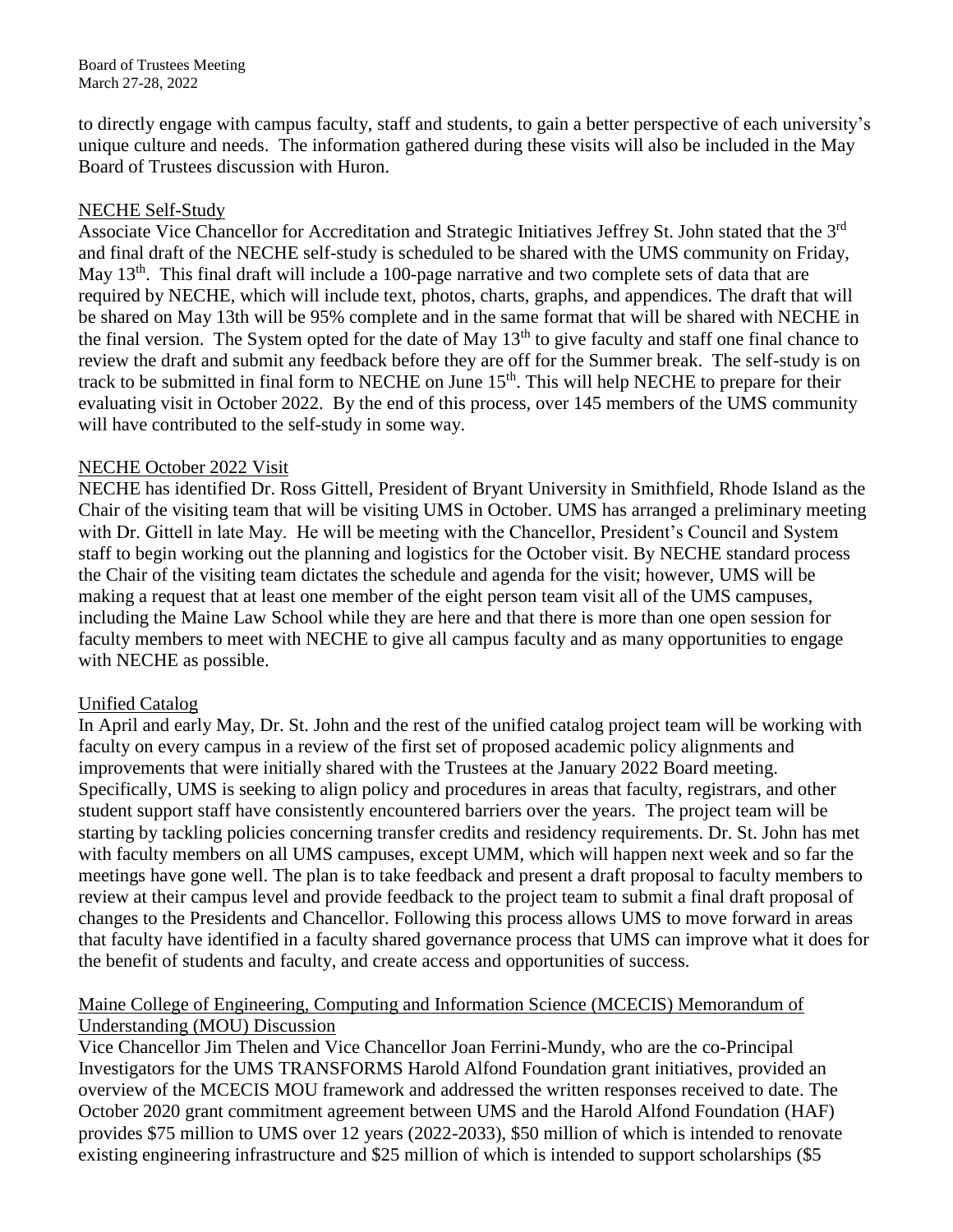million); new faculty, faculty development, and curricular innovation (up to \$16 million); planning, development, and administration of the MCECIS entity (up to \$3.5 million); and assessment and marketing (up to \$500,000). UMS is required to match an additional \$75 million that advances the MCECIS initiative through privately raised funds and corporate philanthropy, state support (bonding, debt service, or targeted appropriation), and federal grants. The initial academic administrative matter was presented before the Board today as an information item, with the expectation of a request for approval through the Academic and Student Affairs (ASA) Committee and full Board, respectively, in May 2022. It is a written understanding between the USM President, the Chancellor, Vice Chancellor Thelen, and Vice Chancellor Ferrini-Mundy regarding the relationship the USM Department of Engineering will have to the MCECIS entity, which initially is intended to be formed through renaming the existing University of Maine College of Engineering.

USM engineering faculty and administration requested that UMS commit in writing to an arrangement that allowed USM to continue granting engineering degrees in its own programs even as they partner with University of Maine engineering programs in MCECIS. Further, USM requested to retain administrative control over the USM Department of Engineering and continue to be the "home" of USM engineering faculty. The MCECIS MOU provided to the Board at the meeting accomplishes these ends. It has been reviewed by the USM and UM faculty senates, the MCECIS Steering Committee, and AFUM, and was provided to the UMS Faculty Governance Council with a request for review and comment. To date, all but the UMS Faculty Governance Council have provided written responses. The USM Faculty Senate's response and the AFUM response each express opposition to the MCECIS MOU. MCECIS next steps include:

- Launch UMaine College of Engineering Dean search
- Evaluate UMS Faculty Governance Council, MCECIS Steering Committee, and MCECIS Organizational Structure
- Leave all curricular matters to faculty
- UMS Computing and Information Science representatives continue on framework for participation
- Request for approval from ASA Committee and full Board in May 2022:
	- Renaming UMaine College of Engineering to MCECIS
	- Confirm USM engineering partnership with MCECIS as defined in MOU
	- Further program and curricular details to be worked out by faculty and existing working groups and committees

Trustee Riley stated that UMS should make sure that the organizational structure of MCECIS creates efficiencies and effectiveness and creates many opportunities for collaboration across the System. Vice Chancellor Ferrini-Mundy stated that those are all key priorities that UMS is focusing on as the proposal is developed. Trustee Erwin asked that when the final MCECIS proposal is submitted for Board approval, that the System identify in some way that students and their success and retention are at the center of the recommendations that are made for the final proposal.

# **VICE CHANCELLOR FOR FINANCE, ADMINISTRATION, AND TREASURER'S REPORT**

Vice Chancellor for Finance and Administration (VCFA) & Treasurer Ryan Low provided the following update.

### Investment Update

For the calendar year to date, UMS continues to see significant market volatility, with negative equity in fixed income returns due to high inflation, rising interest costs and other geopolitical events. The Managed Investment Pool has a current market value of \$440 million. It experienced a loss of 4.6% for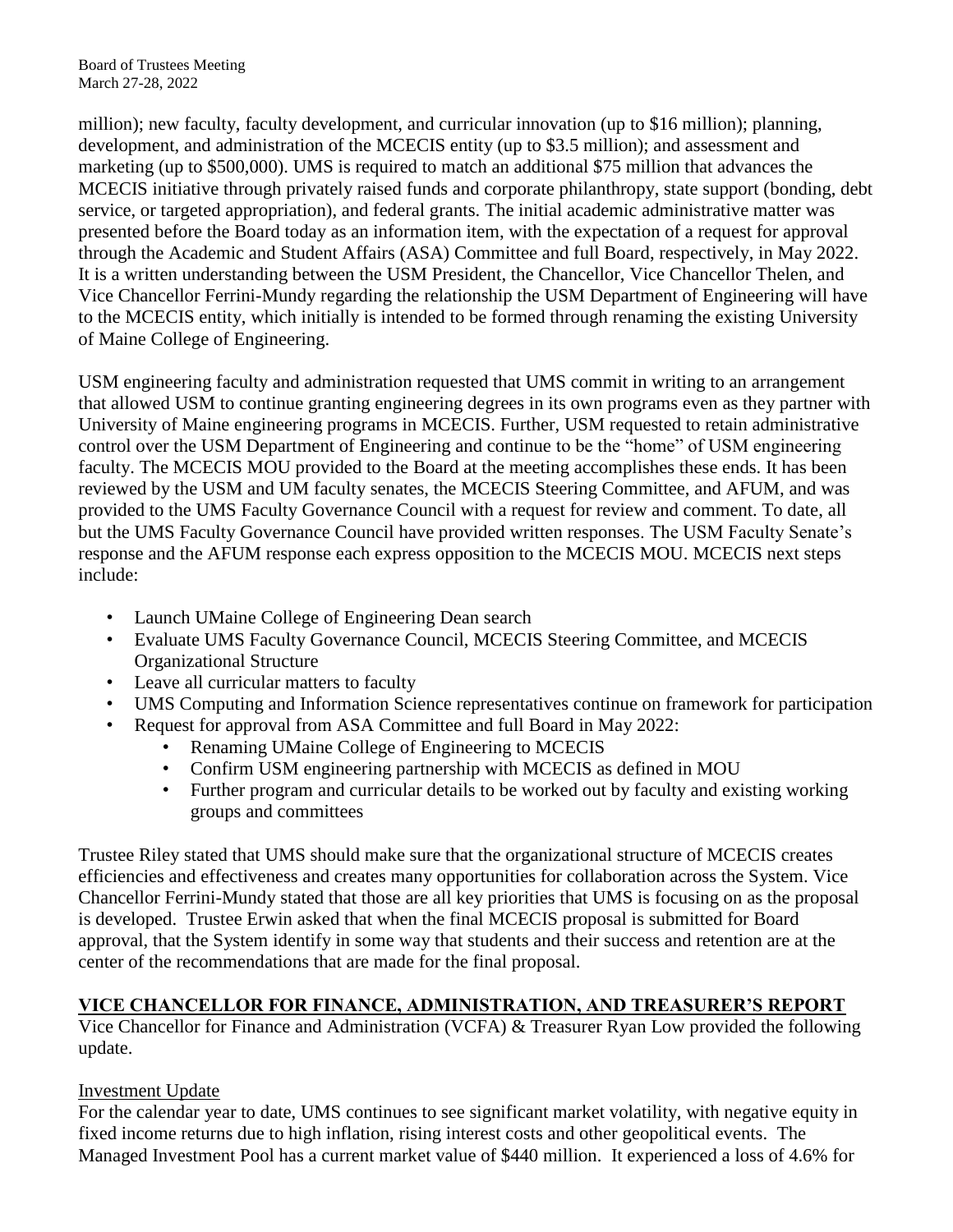January, with an additional loss of 1.7% in February, bringing a fiscal year to date loss through the end of February to 2.7%. The Pension Plan has a current market value of \$24 million. It experienced a loss of 3.7% for January, with an additional loss of 1.1% in February, bringing a fiscal year to date loss through the end of February to 0.5%. The Operating Fund has a current market value of \$389 million. It experienced a loss of 1.2% for January, with an additional loss of 0.4% in February, bringing a fiscal year to date loss through the end of February of \$3.3 million. Through March  $24<sup>th</sup>$ , with three quarters of managers reporting, March had lost an additional \$1.7 million, bringing fiscal year-to-date down approximately \$7.3 million, compared to budget. While UMS is hopeful that the market will turn around and it can recoup the losses, if it does not, UMS has to prepared to cover those losses. Losses such as this are covered by System stabilization funds. With the campus transferred in the proposed FY2023 budget, this could severely deplete the System budget stabilization funds.

### Budget to Forecast

Vice Chancellor Low provided a brief overview of the FY2022 forecast to budget. Vice Chancellor Low explained that at the time the FY2022 budget was approved by the Board last year, UMS was projecting a budget gap of \$10.1 million; however, since the budget was approved, the gap has grown to nearly \$23.9 million, which is an improvement from the forecast in January at nearly \$26.7 million. There are two major factors that have increased the deficit this much. The first major factor contributing to the deficit increase since the approval of the FY2022 budget is changes in enrollment. The enrollment decline affects the campus tuition income as well as income from Auxiliary services. The second and largest factor is the collective bargaining increases that were implemented but not accounted for in the original FY2022 budget. Vice Chancellor Low explained that the System did not budget for collective bargaining increases because back when the budget was originally submitted because the UMS financial situation was in a much different place and the extent of the federal funding that would be offered later was still unknown. Since then, the System has received a couple of rounds of federal funding, which made it possible to provide collective bargaining increases. Collective bargaining increases account for approximately \$12.5 million of the \$16.5 million deficit increase. Each campus is using monies to mitigate their deficit from one or a combination of the following three funding sources: HEERF, Campus Reserves, and System Budget Stabilization funds. UMF still projected to close FY2022 with a deficit.

#### FY2023 Budget Update

Vice Chancellor Low provided a brief update on the UMS FY2023 budget. The work for the FY2023 budget started in Spring 2021 and the first draft of the proposed budget was presented to the Finance, Facilities, & Technology (FFT) Committee at the March 23<sup>rd</sup> meeting. Vice Chancellor Low thanked the presidents and the campus teams for all of their hard work on preparing their budget presentations. There will be another FFT Committee meeting on April 19<sup>th</sup> to discuss some finer details of the budget and provide an opportunity for the Committee to ask more in depth questions. The second reading of the proposed FY2023 budget will be presented at the May 4<sup>th</sup> FFT Committee meeting for approval, followed by a final reading and request for approval at the May 23<sup>rd</sup> Board of Trustees meeting.

### **ACTION ITEMS**

### *Approval of the Maine Economic Improvement Fund Annual Report*

UM President Joan Ferrini-Mundy and UM Vice President for Innovation and Economic Development Jake Ward provided an overview of the Maine Economic Improvement Fund (MEIF) Annual Report for FY2021. The role of the MEIF is to solve fundamental problems and discover new solutions. This funding provides researchers at Maine's public universities with the investment necessary to attain external grants and contracts to support research & development activity in Maine's seven sectors; attract and retain world-class researchers; provide support for modern laboratories and state-of-the-art equipment; create new products, patents, technologies, companies and exciting job opportunities in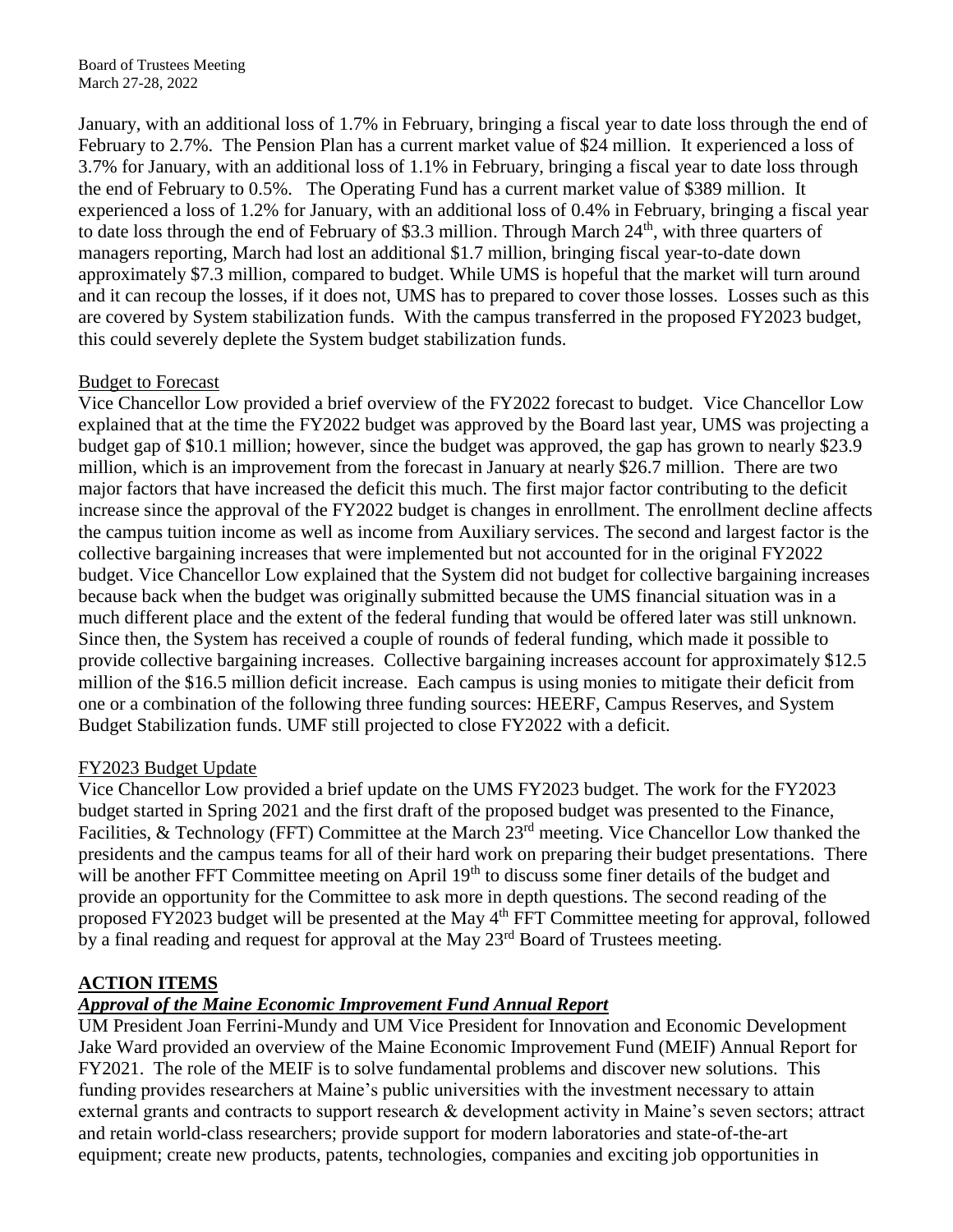Maine; and create and sustain economic development and innovation. MEIF funds the work of 506 researchers and 1190 students with an annual investment of \$17.35 million leveraged at a rate of 5.7:1 resulting in over \$98 million in federal and private-sector grants and contracts. The FY2021 MEIF objectives were to attract top talent and new financial resources to the state of Maine to increase the state's R&D capacity; address the current and future workforce needs of the state to benefit the people and businesses of Maine; and to elevate R&D activities within the UMS to benefit Maine's economy. MEIF supports research that matters to Maine by:

- Increasing focus on rapid response to solve Maine challenges and drive immediate opportunities as part of pandemic recovery
- Using UMS's talent, innovation and infrastructure assets as the springboard for recovery and growth
- Fostering innovation in Maine's heritage industries and developing new markets and new products for key Maine economic sectors
- Building strategic partnerships with business, industry and government to support State economic priorities

UM will be proposing a pilot in FY2023 of a Defense Advanced Research Projects Agency (DARPA) like approach for some MEIF funds.

On a motion by Trustee Erwin, which was seconded by Trustee Cain, and approved by all Trustees present, the Board of Trustees accepted the recommendation of the Finance, Facilities and Technology Committee and approved the 2021 Maine Economic Improvement Fund Annual Report as presented.

### *UMS 2022 Tenure Nominations*

On a motion by Trustee Erwin, which was seconded by Trustee Cain, and approved by all Trustees present, the Board of Trustees accepted the recommendation of the Academic and Student Affairs Committee and approved the tenure nominations submitted by the Universities of the University of Maine System. Approvals will take effect September 1, 2022 for faculty with academic year appointments and on July 1, 2022 for faculty with fiscal year appointments.

# *Approval of the Board of Trustees Meeting Calendar for FY2023 & FY2024*

Chair Gardner explained that in accordance with the University System's Charter and the Board's Bylaws, the proposed FY2023 & FY2024 Board of Trustees Meeting Calendar was provided to the Trustees in the meeting materials and is being submitted for approval. In order to allow as much flexibility as possible in planning schedules, the proposed calendar has been developed on a 2-year cycle based on the fiscal year (July to June).

The Trustees asked if the various religious calendars were taken into consideration when setting the proposed dates. The Clerk responded that the Board Office did schedule the Board of Trustees meetings outside of all major religious holidays.

On a motion by Trustee Erwin, which was seconded by Trustee Cain, and approved by all Trustees present, the Board of Trustees approved the Board of Trustees meeting calendar for FY2023 and FY2024, as presented.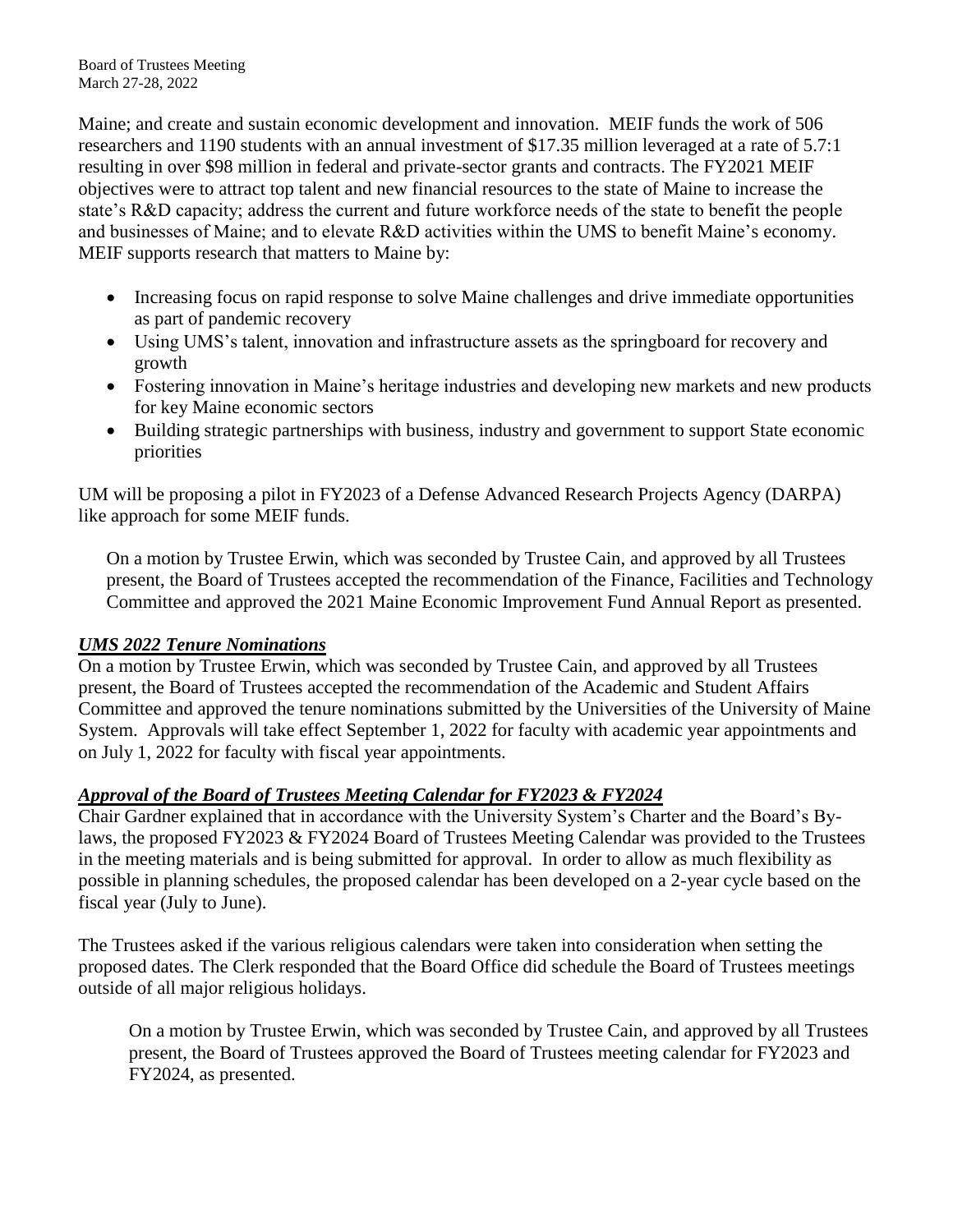#### *Confirmation of Student Representatives to the Board of Trustees*

Law School Dean Leigh Saufley, USM President Glenn Cummings and UMF President Edward Serna provided a brief introduction for their proposed candidates for Student Representatives to the Board as follows:

Lisa Prosienski, Law School – appointed for a 2-year term – March 2022 to March 2024 Sophia Paddon, USM Graduate Student, – appointed for a 1-year term – March 2022 to May 2023 Aidan Mulrooney, UMF – appointed for a 2-year term – March 2022 to March 2024

On a motion by Trustee Dobson, which was seconded by Trustee Riley, and approved by all Trustees present, the Board of Trustees approved the appointments of the Student Representatives to the Board of Trustees as presented.

#### *Approval of the Collective Bargaining Agreement, PATFA*

Vice Chancellor Thelen explained that the University of Maine System has reached a tentative agreement with the Maine Part-Time Faculty Association (PATFA). The contract will be effective September 1 and highlights of the tentative agreement include a 3% increase for each year of the contract, minor compensation adjustments in other areas, adjustments to benefits to recognize the Maine Paid Leave legislation, extending the time for benefit eligibility for surviving dependents, language changes in the area of service and rank advancement, and an additional category of "need of improvement" added to evaluation outcomes.

On a motion by Trustee Cain, which was seconded by Trustee Dobson, and approved by all Trustees present, the Board of Trustees accepted the recommendation of the Human Resources and Labor Relations Committee and authorized the Chancellor to execute the collective bargaining agreement with the Maine Part-Time Faculty Association (PATFA) upon notice that the agreement has been ratified.

### *Approval of the Collective Bargaining Agreement, AFUM*

Vice Chancellor Thelen explained the University of Maine System has reached a tentative agreement with the Associated Faculties of the Universities of Maine (AFUM). The System and AFUM have been able reach a tentative agreement despite some tricky issues, including a long-standing practice of making payments to certain faculty for distance education teaching. This issue has been discussed in many previous negotiations as well as in this current round. There is not yet a clear picture of what the resolution is; however, the proposed agreement before the Board today allows the System to go forward with the other contract details, including a special retirement incentive package for faculty, and create a special schedule to continue working towards a resolution on the distance education payment issue. The agreed-upon schedule to come to a resolution on the distance education payment issue is to conclude negotiations by July 1<sup>st</sup>. The tentative agreement include a 3% increase for each year of the contract, with retroactive payment to July 1, 2021, a slight increase in the dependent tuition benefit from 50% to 55% in the current fiscal year and 60% in the following fiscal year, recognition of the Juneteenth holiday, adjustments to benefits to recognize the Maine Paid Leave legislation, changes to the tiers of dental insurance coverage, non-discrimination language, alternatives to teaching duties when there is a birth or adoption of a child in the faculty member's family. This agreement also creates an incentive for retirement in two stages for faculty members who are 62 years of age with at least 10 years of continuous service or 60 years of age with at least 20 years of continuous service. The first retirement incentive election period is by April  $15<sup>th</sup>$ , for those wishing to retire by September  $1<sup>st</sup>$ . They will receive a lump sum contribution payment to their retirement plan equal to 1 times their annual salary. The second retirement election deadline is to elect by October 15<sup>th</sup>, for those wishing to retire by September 2023.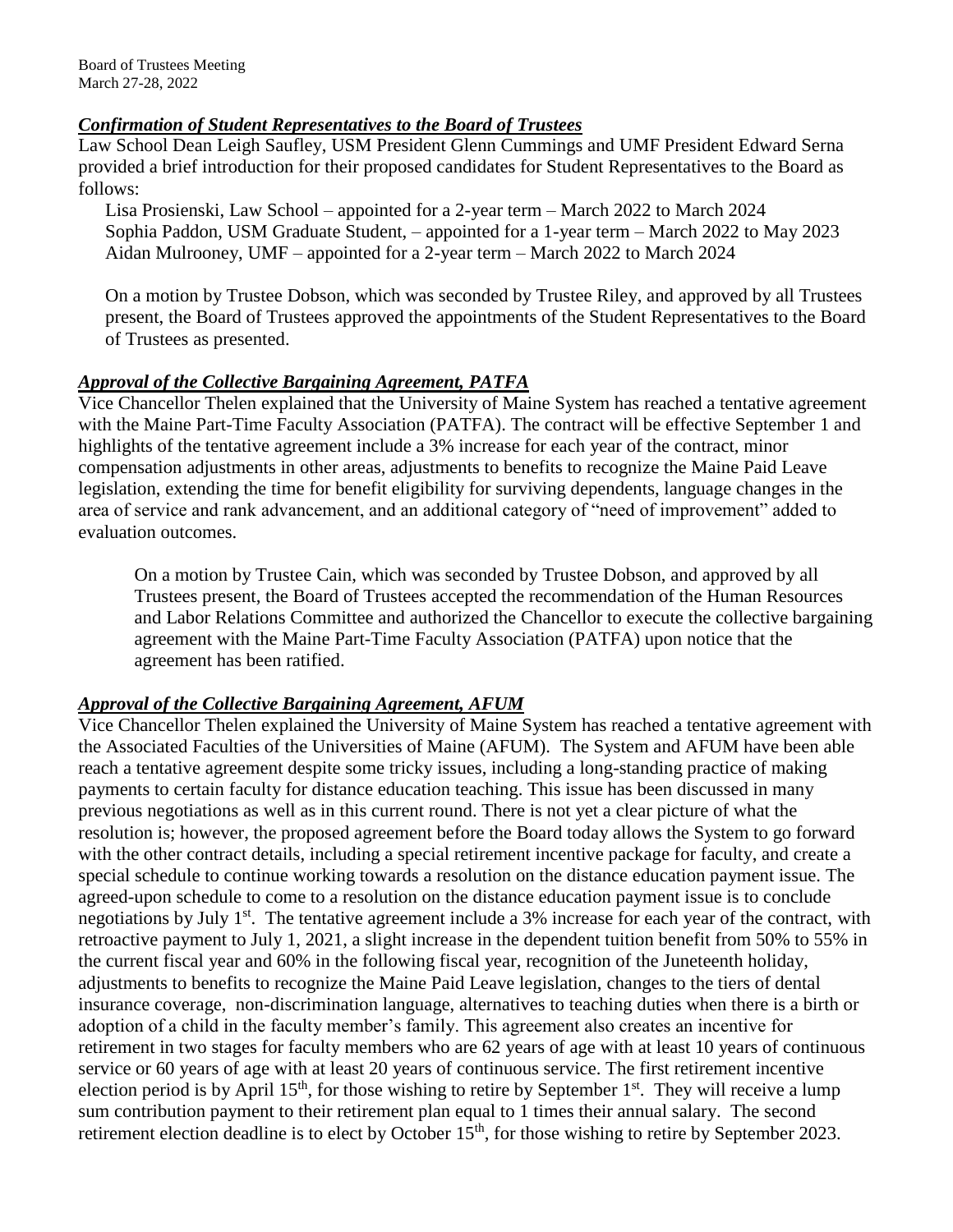People in this retirement group will receive a lump sum contribution payment to their retirement plan equal to ½ times their annual salary.

Vice Chancellor Placido and Vice Chancellor Low thanked the bargaining teams on both sides for their hard work to get to this point. Vice Chancellor Placido stated that he is hopeful that the distance education issue will come to final resolution by the July 1<sup>st</sup> deadline. Vice Chancellor Low stated that the retirement incentive offered to the faculty, will help to mitigate some of the budget deficit he discussed earlier in the meeting.

In a motion by Trustee Riley, which was seconded by Trustee Eames, and approved by all Trustees present, the Board of Trustees authorized the Chancellor to execute the collective bargaining agreement with the Associated Faculties of the Universities of Maine (AFUM) upon notice that the agreement has been ratified.

### *Tenure at Time of Hire, Professor in the College of Engineering, UM*

Chair Gardner explained that UM is requesting that Dr. Yonghao Ni be awarded tenure at the rank of Professor in the College of Engineering. This coincides with his appointment as professor in the University of Maine Department of Chemical and Biomedical Engineering and as the J. Ober Chair in Chemical Engineering. Dr. Ni was selected after an extensive search and rigorous evaluation process. Dr. Ni holds a Ph.D. in Chemical Engineering from McGill University, has expertise in pulp and paper, and a stellar record of teaching, mentoring graduate students, and research. This recommendation has the full support of the Department of Chemical and Biomedical Engineering peer committee.

On a motion by Trustee Cain, which was seconded by Trustee Erwin, and approved by all Trustees present, the Board of Trustees accepted the recommendation of the Academic & Student Affairs Committee and approves tenure at the rank of Professor in the College of Engineering, to Dr. Yonghao Ni with tenure to be effective August 1, 2022.

# **CONSENT AGENDA**

On a motion by Trustee Riley, which was seconded by Trustee Dobson, and approved by all Trustees present, the items on the Consent Agenda were unanimously approved by the Board of Trustees as follows:

### *Acceptance of Minutes*

The following meeting minutes were approved as presented:

January 5, 2022 – Finance, Facilities & Technology Committee Meeting January 19, 2022 – Ad Hoc Committee on Strategic Planning Meeting January 24, 2022 – Board of Trustees Meeting February 23, 2022 – Ad Hoc Committee on Strategic Planning Meeting March 3, 2022 – Investment Committee Meeting March 7, 2022 – Academic & Student Affairs Committee Meeting March 7, 2022 – Human Resources and Labor Relations Committee Meeting

The Board of Trustees reviewed the following agenda item as forwarded by the Academic & Student Affairs Committee to the Consent Agenda from its meeting on March 7, 2022:

# *University of Maine/University of Maine at Machias Integrated Organizational Chart*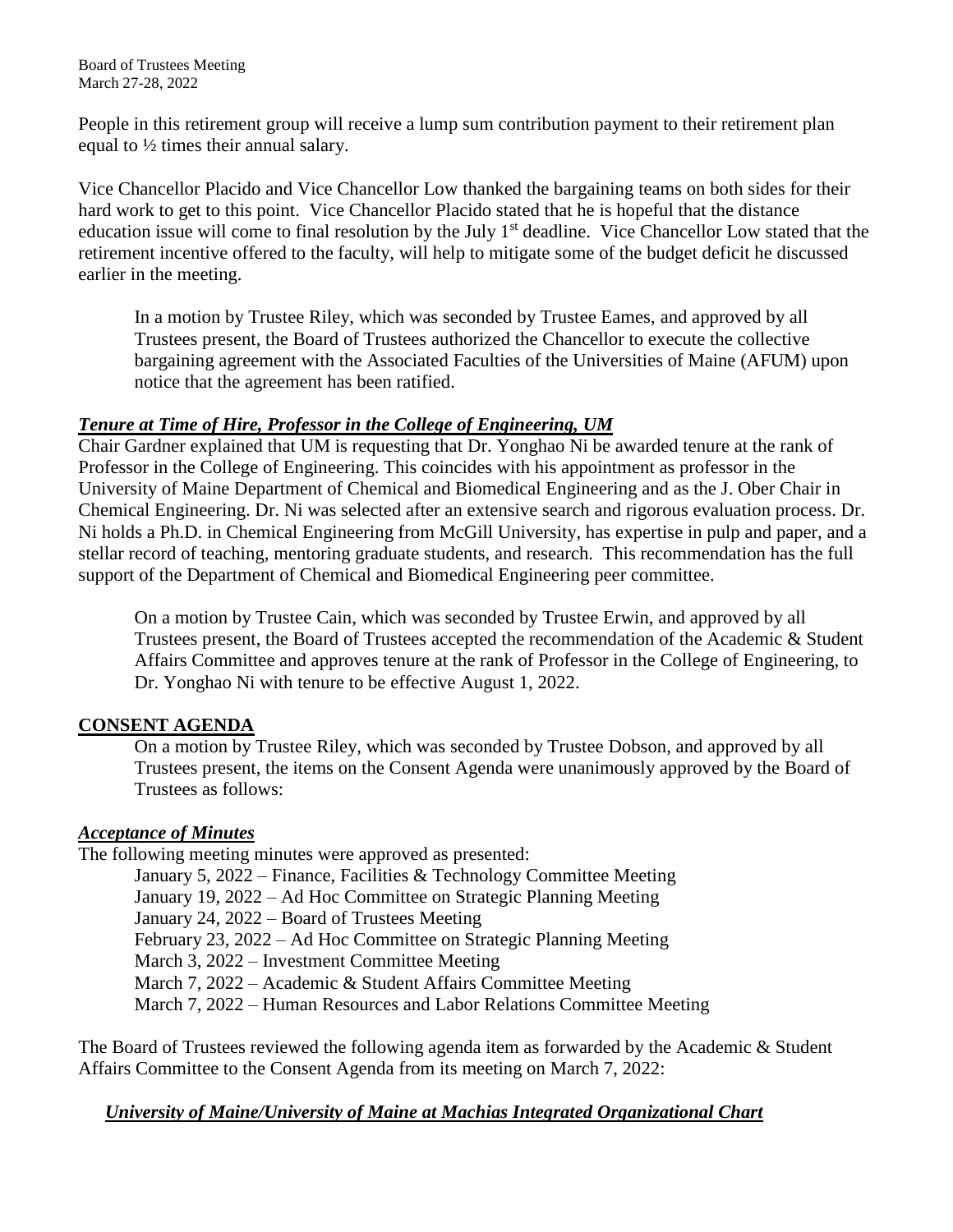> The Board of Trustees accepted the recommendation of the Academic and Student Affairs Committee and approved and ratified the integrated University of Maine/University of Maine at Machias organization chart to go into effect on July 1, 2022.

# *Academic Program Elimination, Undergraduate Art Program, UMPI*

The Board of Trustees accepted the recommendation of the Academic and Student Affairs Committee and approved the elimination of the Bachelor of Art in Art program at the University of Maine at Presque Isle.

The Board of Trustees reviewed the following agenda item as forwarded by the Finance, Facilities, & Technology Committee to the Consent Agenda from its meeting on March 10, 2022:

# *Internal Loan Request, UMA*

The Board of Trustees accepted the recommendation of the Finance, Facilities & Technology Committee and authorized the University of Maine System acting through the University of Maine at Augusta to issue an internal loan of up to \$3,000,000 for renovation costs in support of its Veterinary Technology and Medical Laboratory Technology academic programs.

# *Medical Laboratory Technology Space Renovation, UMA*

The Board of Trustees accepted the recommendation of the Finance, Facilities & Technology Committee and authorized the University of Maine System acting through the University of Maine at Augusta to expend up to \$1,650,000 to renovate existing space on the Augusta campus to develop a laboratory for the Medical Laboratory Technology academic program.

### *Camden Hall Renovation, UMA*

The Board of Trustees accepted the recommendation of the Finance, Facilities & Technology Committee, and authorized the University of Maine System acting through the University of Maine at Augusta to expend up to \$1,600,000 to renovate existing space in Camden Hall to provide expansion opportunities for the Veterinary Technology academic program.

### *Extension of the Cyberbit Range, UMA*

The Board of Trustees accepted the recommendation of the Finance, Facilities & Technology Committee and authorized the University of Maine System acting through the University of Maine at Augusta to expend up to \$1,040,000 for the extension of the Cyber Range security training and simulation platform.

### *Acceptance of Aroostook Farm Maine Potato Board Building Gift, UM*

The Board of Trustees accepted the recommendation of the Finance, Facilities, & Technology Committee, and approved the transfer of ownership of the 9,500 square foot Maine Potato Board Research Building located on the University of Maine Aroostook Farm, from the Maine Potato Board to the University of Maine System.

# *Secure Laboratory, Advanced Structures and Composite Center, (ASCC), UM*

The Board of Trustees accepted the recommendation of the Finance, Facilities and Technology Committee, and authorized the University of Maine System acting through the University of Maine to expend up to \$2,451,268 to construct approximately 4,000 square feet of space mostly within the existing ASCC facility to accommodate installation of a Secure Laboratory to be utilized for research on smart materials.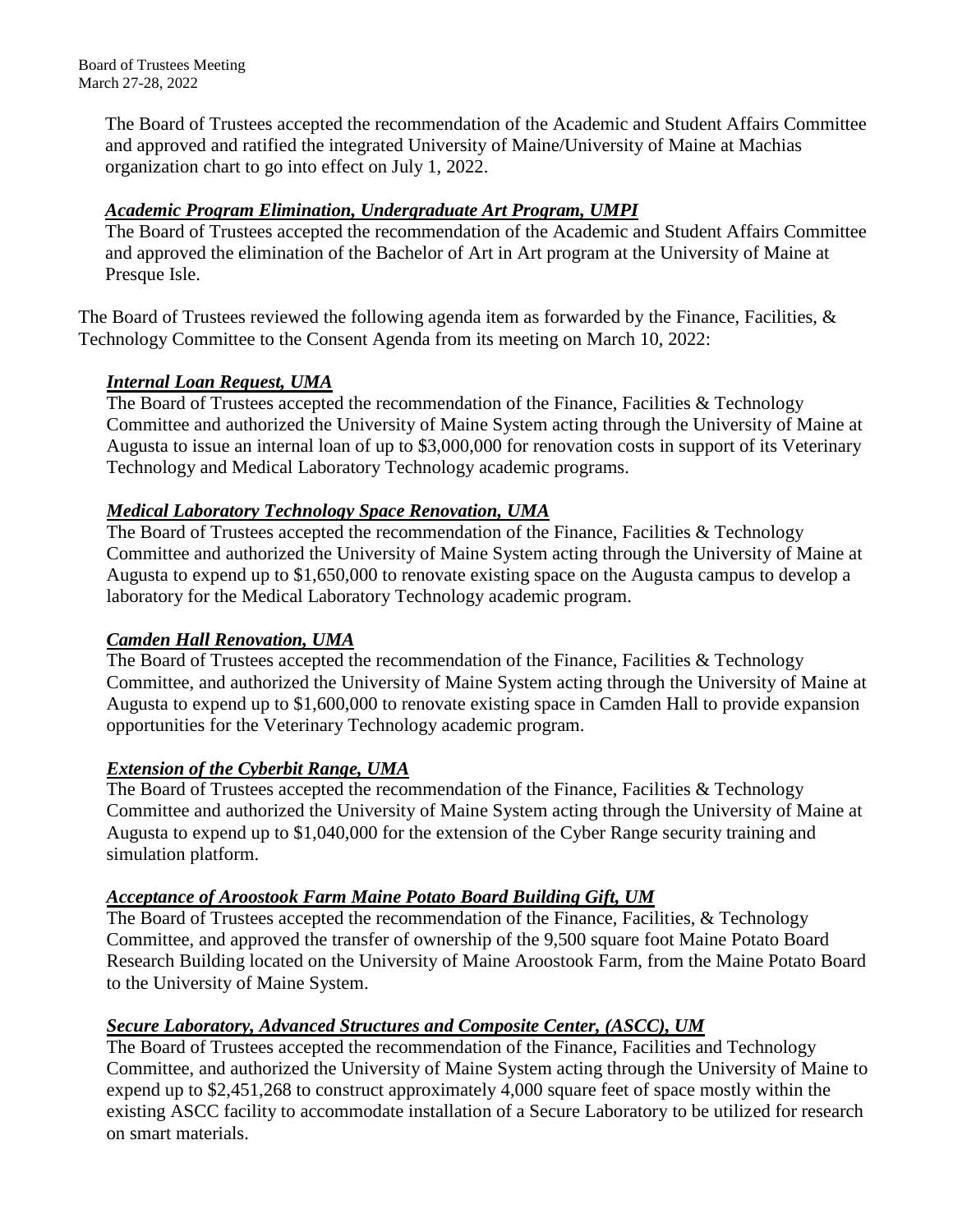# *300 Fore Street Renovation and Fit Out Increase, University of Maine and University of Maine School of Law*

The Board of Trustees accepted the recommendation of the Finance Facilities and Technology Committee and authorized the University of Maine and the University of Maine School of Law, acting through the University of Maine System to expend an additional \$1,327,396 for a total of \$12,827,396 for the design, permitting, renovation and fit out of space at 300 Fore St, Portland. The funding sources will be gifts and other sources as identified by the Vice Chancellor for Finance and Administration and Treasurer and the Chancellor.

# *Adaptive Reuse of Coburn and Holmes Hall – Public Private Partnership Authorization Increase, UM*

The Board of Trustees accepted the recommendation of the Finance Facilities and Technology Committee and authorized the University of Maine System, acting through the University of Maine to expend an additional \$1,000,000 for a total of \$3,000,000 to pursue a public private partnership through a 99-year ground lease and Definitive Agreement with Radnor Property Group, LLC for the building redevelopment of Coburn Hall and Holmes Hall, and an addition to Holmes Hall. The additional funds will come from annual campus capital budget expenditures.

# **DISCUSSION ITEMS**

# **Discussion on Student Success, Retention and Access Strategies and Initiatives**

Associate Vice Chancellor for Academic Affairs Carolyn Dorsey facilitated a follow up discussion with the Faculty and Student Representatives to the Board of Trustees, along with the university Presidents and UMS leadership. At the end of the discussion yesterday, the Trustees posed several questions to the group to ponder on overnight and provide feedback today. The questions related to how the Board can assist the Faculty and Students to ensure student success and retention and provide support to ensure both groups are prepared to help a student in crisis.

The focus of this discussion and a repeated topic from yesterday was the need for more training, awareness and understanding concerning mental health struggles for students and staff, especially in light of the pandemic; financial challenges; issues surrounding DEI; and many other worldly issues that are causing pressure these days. One of the issues that was brought up was that campuses have very little funding for mental health initiatives and might not put a priority on funding for these programs because of having such tight budgets. It was suggested that the System seek other funding for these programs to help campuses provide more resources. Another issue raised was concerning not having anyone on campus for students to talk to who are not mandatory reporters. It was suggested that external trained professionals who are not mandatory reporters, be allowed to visit campuses and provide an outlet for students without fear of having to go through a whole reporting process. Overall, there is a sense that there is not enough financial or human resources to handle the overwhelming amount of students that are struggling with mental health issues currently and a lack of awareness across the campuses for what resources are available.

Chancellor Malloy stated that he was interested in researching how to incorporate a higher level of trained peer mentoring to mitigate some of the mental health challenges. Also, on recommendation of one of the Faculty Representatives to the Board, he would like UMS to generate and analysis of the efficiency of the mental health services provided by the campuses to identify how and where we can step up efforts. Associate Vice Chancellor Dorsey thanked everyone for the excellent discussions yesterday and today and stated that the System plans to use these discussions to help move initiatives forward and that they are not just conversations with no purpose. Chair Gardner thanked the Faculty & Student Representatives, Presidents, and System staff for their valuable discussion and feedback over the last two days and stated